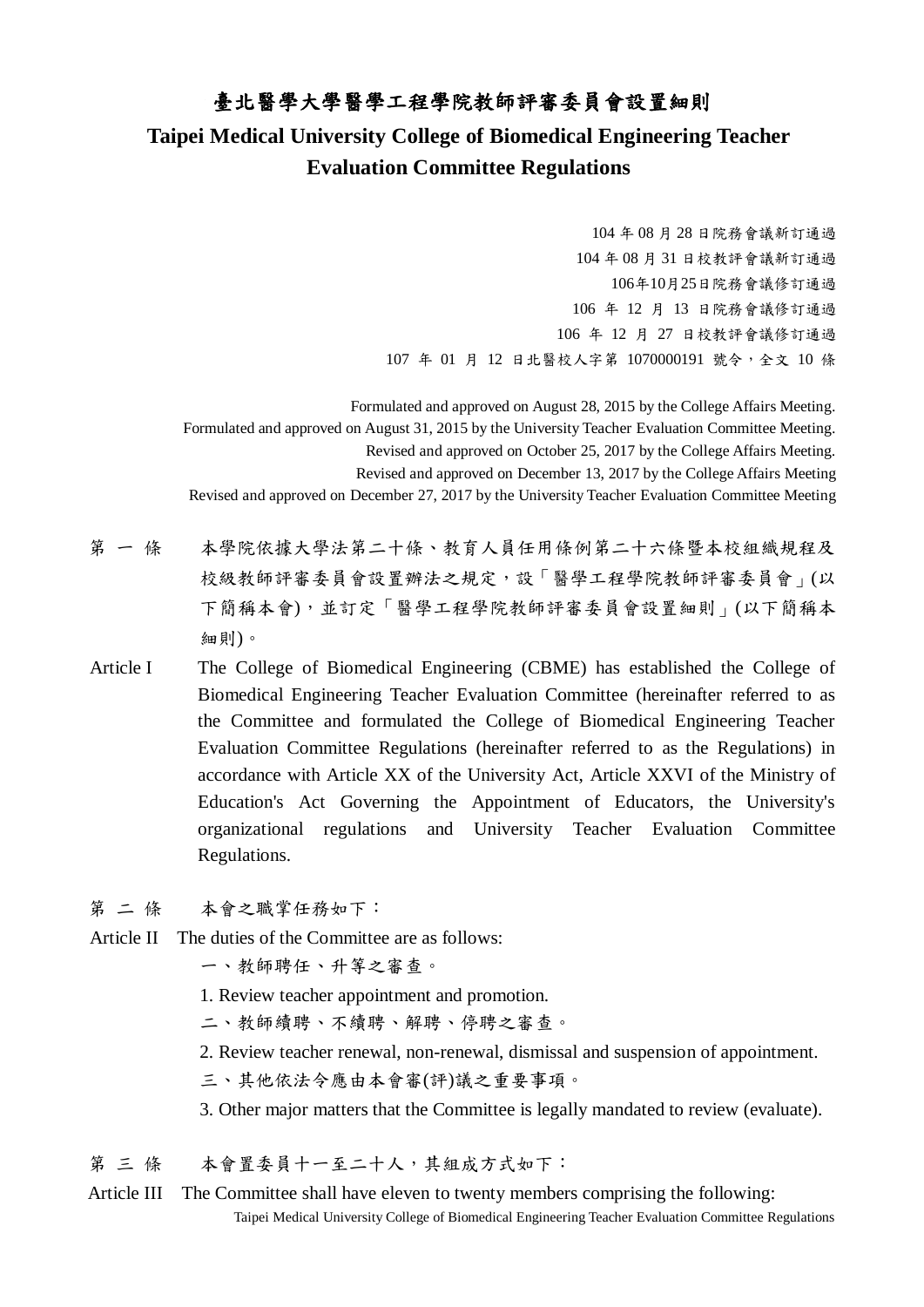- 一、院長、副院長及系所主管為當然委員;其餘為推選委員。
- 1. The dean, associate deans and department directors shall be the ex officio members; the remaining committee members shall be elected.
- 二、推選委員中三分之二由本學院全體專任教師自專任教授、副教授中票選產 生,其中教授應占三分之二,若教授人數不足,由院務會議推舉其它學院 之教授數名,由院長圈選,報請校長核定之。其餘三分之一之推選委員得 由院長就各學院專任教授、副教授中遴選之。
- 2. Two-thirds of the committee members shall be elected from among full-time professors and associate professors in the CBME, of which two-thirds shall be professors. If there is an insufficient number of professors, the College Affairs Meeting shall nominate professors from other colleges. The dean shall select members from among the nominees and submit selected members to the University President for approval. The remaining one-third of the elected members may be selected by the dean from among full-time professors and associate professors of various colleges.
- 第 四 條 本會委員任期二年,連選得連任。
- Article IV The term of office of the committee members shall be two years, and members may be re-elected.
- 第 五 條 本會以每學期開會一次為原則,必要時得召開臨時會議。院長為召集人,並擔 任主席。
- Article V The Committee shall generally convene once every semester, and extraordinary meetings may be convened when necessary. The dean shall be the convener and also serve as the chair.
- 第六條 本會須有二分之一(含)委員出席,始得開議;須有出席委員三分之二(含)以上同 意,始得決議。但於評審教師法第十四條第一項第十二款及第十四款情形時, 應經教師評審委員會委員三分之二(含)以上出席及出席委員三分之二(含)以上 之決議。必要時得請相關單位或人員列席。
- Article VI Committee meetings may proceed only if one half of the members or more are present. To pass a resolution, two-thirds or more of those present must approve. However, for circumstances defined in Article XIV Paragraph 1 Subparagraphs 12 and 14 of the Teachers' Act on evaluation, two-thirds or more of the Teacher Evaluation Committee members shall be present, of which two-thirds or more shall approve to pass a resolution. Relevant units or personnel may be invited to observe a meeting when necessary.
- 第 七 條 无本會委員應親自出席開會,不得委託他人代理。推選委員無故未出席會議兩次 以上,經本會認定不宜再任時,得予解職,並由候補委員遞補之。

Taipei Medical University College of Biomedical Engineering Teacher Evaluation Committee Regulations